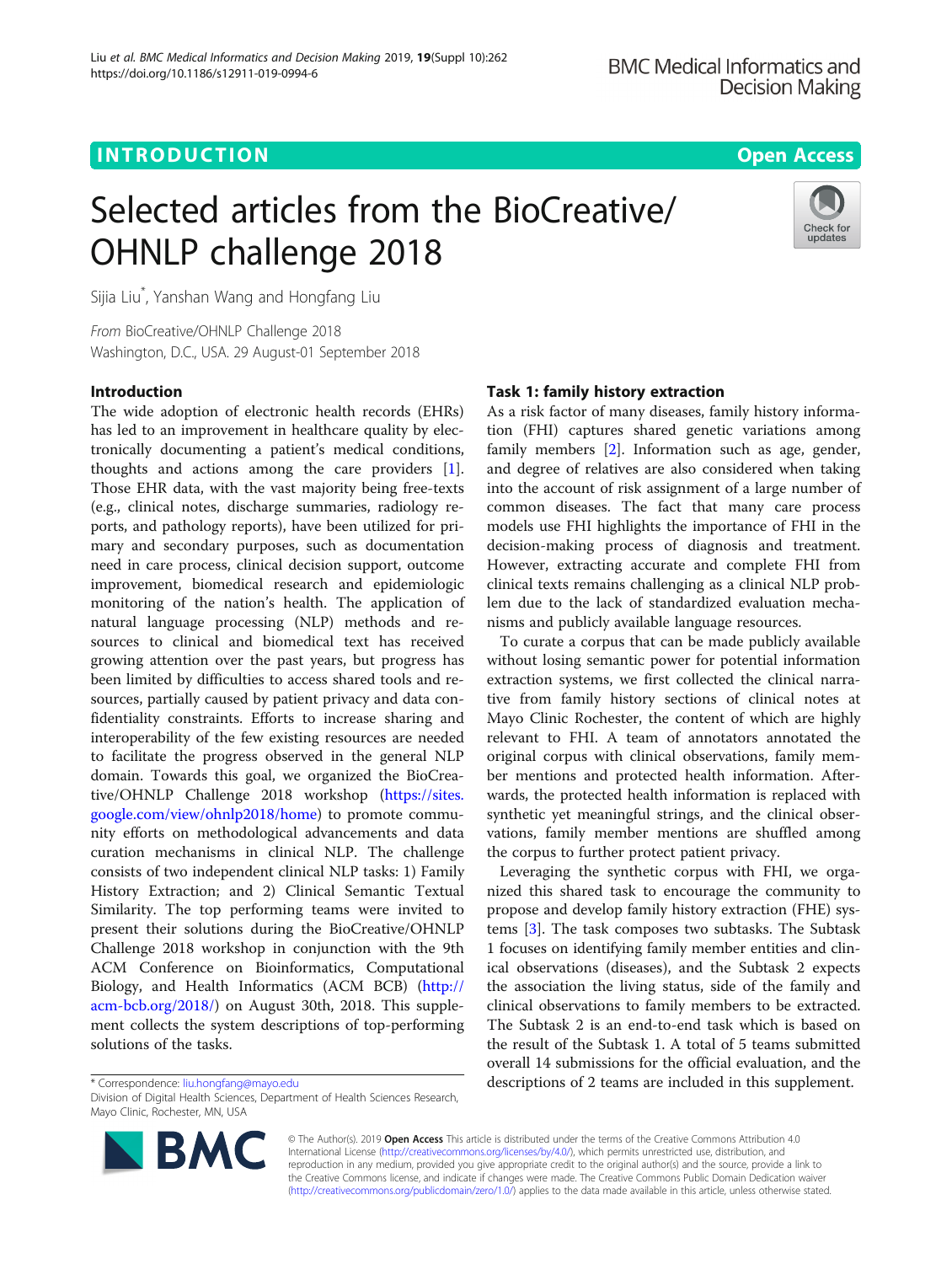The solution proposed by Dai focused on the extraction step and formulates it as a sequence labeling task. A neural sequence labeling model along with different tag schemes to distinguish family members and FHI-related observations was developed. Corresponding to different tag schemes, the identified entities were aggregated and processed by different algorithms to determine the required properties. The effectiveness of encoding required properties in the tag schemes was evaluated by the task corpus. The developed neural network-based models performed significantly better than the conditional random fields models.

Shi et al. explored two joint learned models for the two subtasks. For the entity extraction subtask, the Bidirectional Long Short Term Memory (Bi-LSTM) and Conditional Random Field (CRF) models are used to recognize FHI related entities using word embeddings and part-of-speech (POS) embedding as inputs. For the relation extraction subtask, they trained a Bi-LSTM to classify the relations. The two models are joint trained towards a customized loss function to combine the loss from the two subtasks. On top of the results from machine learning models, they used heuristic rules and post-processing to handle entity properties such as side of family and living status.

#### Task 2: clinical semantic textual similarity

The frequent use of copy-and-paste, templates, and smart phrases have resulted in redundant texts in clinical notes, which may reduce the EHR data quality and add cognitive burden of tracking complex records in clinical practice. Therefore, there is a growing need for tools that can aggregate data from diverse sources and minimize data redundancy, and organize and present the EHR data in a user-friendly way to reduce physicians' cognitive burden. One technique for automatically reducing redundancy in free text EHRs is to compute semantic similarity between clinical text snippets and remove highly similar snippets. Semantic textual similarity (STS) is a common task in the general English domain to assess the degree to which the underlying semantics of two segments of text are equivalent to each other. The assessment is usually performed using ordinal scaled output ranging from complete semantic equivalence to complete semantic dissimilarity. The STS task has been held annually since 2012 to encourage and support research in this area. However, these series of STS tasks used texts in the general English domain and no STS shared task focuses on the text data in the clinical domain. To motivate the biomedical informatics and NLP communities to study STS in the clinical domain, we initiated the ClinicalSTS task to provide a venue for evaluation of the state-of-the-art algorithms and models.

ClinicalSTS provides paired clinical text snippets for each participant. The corpus, named MedSTS, consists of deidentified clinical sentences from narrative clinical notes [[4\]](#page-2-0). The participating systems were asked to return a numerical score indicating the degree of semantic similarity between the pair of two sentences. Performance is measured by the Pearson correlation coefficient between the predicted similarity scores and human judgments. The scores fall on an ordinal scale, ranging from 0 to 5 where 0 means that the two clinical text snippets are completely dissimilar (i.e., no overlap in their meanings) and 5 means that the two snippets have complete semantic equivalence.

Xiong et al. proposed a novel framework based on a gated network to fuse distributed representation and one-hot representation of sentence pairs. Some current state-of-theart distributed representation models, including Convolutional Neural Network (CNN), Bi-LSTM and Bidirectional Encoder Representations from Transformers (BERT), were used in their system. Compared with the systems only using distributed representation or one-hot representation, their proposed method achieved higher performance. Among all distributed representations, BERT performed best. Further analysis indicates that the distributed representation and one-hot representation are complementary to each other and can be fused by gated network.

Chen et al. demonstrated both their participating systems and improvements after the challenge. They applied sentence embeddings pre-trained on PubMed abstracts and MIMIC-III clinical notes and updated the Random Forest and the Encoder Network. During the challenge task, no end-to-end deep learning models had better performance than machine learning models that take manually-crafted features. In contrast, with the sentence embeddings pre-trained on biomedical corpora, the Encoder Network now achieves higher performance than the original best model. The ensembled model taking the improved versions of the Random Forest and Encoder Network as inputs further improves the performance. Deep learning models with sentence embeddings pre-trained on biomedical corpora achieve the highest performance on the test set. Error analytics indicates that end-to-end deep learning models and traditional machine learning models with manually-crafted features can complement each other, which suggests that a combination of these models can better find similar sentences in practice.

#### Acknowledgements

Publication of this supplement was funded by National Institute of Health, National Institute of General Medical Sciences R01-GM102282, National Library of Medicine R01LM11934 and National Center for Advancing Translational Sciences U01TR02062. The guest editors would like to acknowledge all the authors, anonymous reviewers and the journal of BMC Medical Informatics and Decision Making for their contributions to this supplement. We also would like to thank Drs. Cathy Wu, Zhiyong Lu and Lynette Hirschman for their supports on organizing the challenge and the workshop.